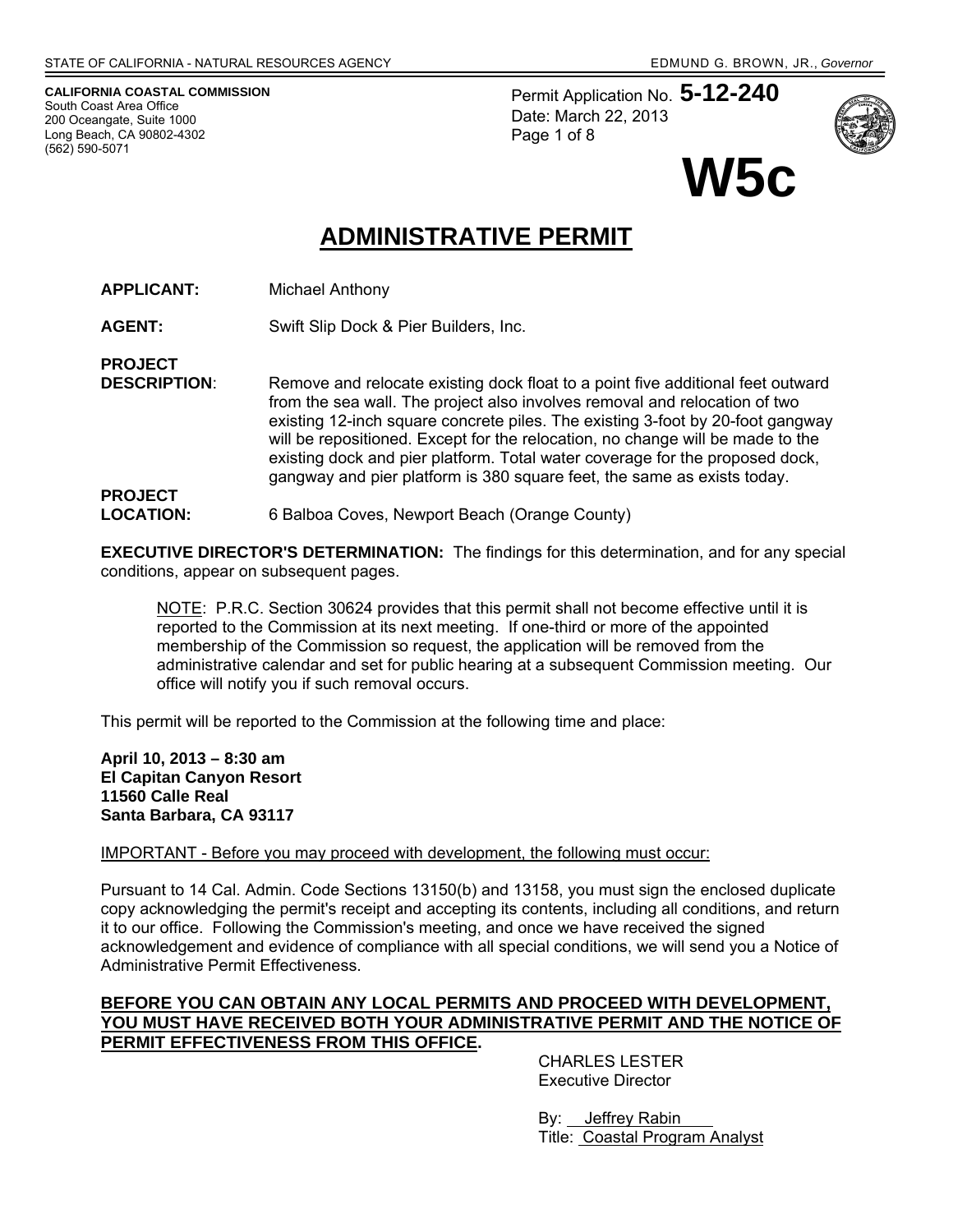# **STANDARD CONDITIONS:**

- 1. Notice of Receipt and Acknowledgment. The permit is not valid and development shall not commence until a copy of the permit, signed by the permittee or authorized agent, acknowledging receipt of the permit and acceptance of the terms and conditions, is returned to the Commission office.
- 2. Expiration. If development has not commenced, the permit will expire two years from the date on which the Commission voted on the application. Development shall be pursued in a diligent manner and completed in a reasonable period of time. Application for extension of the permit must be made prior to the expiration date.
- 3. Interpretation. Any questions of intent or interpretation of any term or condition will be resolved by the Executive Director or the Commission.
- 4. Assignment. The permit may be assigned to any qualified person, provided assignee files with the Commission an affidavit accepting all terms and conditions of the permit.
- 5. Terms and Conditions Run with the Land. These terms and conditions shall be perpetual, and it is the intention of the Commission and the permittee to bind all future owners and possessors of the subject property to the terms and conditions.

**SPECIAL CONDITIONS:** See pages five (5) to eight (8).

# **EXECUTIVE DIRECTOR'S DETERMINATION (continued):**

The Executive Director hereby determines that the proposed development is a category of development, which, pursuant to PRC Section 30624, qualifies for approval by the Executive Director through the issuance of an Administrative Permit. Subject to Standard and Special Conditions as attached, said development is in conformity with the provisions of Chapter 3 of the Coastal Act of 1976 and will not have any significant impacts on the environment within the meaning of the California Environmental Quality Act. If located between the nearest public road and the sea, this development is in conformity with the public access and public recreation policies of Chapter 3.

### **FINDINGS FOR EXECUTIVE DIRECTOR'S DETERMINATION:**

# **A. Project Location and Description and Previous Commission Approval On-Site**

### 1. Project Location and Description

The subject site is located at 6 Balboa Coves in the City of Newport Beach (Exhibit #1). The property is part of a gated community just south of West Coast Highway. Single-family residences characterize the subject site and the surrounding area. The project involves the removal and relocation of the existing dock float to a point five additional feet outward from the sea wall. The project also includes the removal and relocation of two existing 12-inch square concrete piles. The existing 3-foot by 20-foot gangway will be repositioned. Except for the relocation, no change will be made to the existing dock and pier platform. Total water coverage for the proposed dock, gangway and pier platform remains the same at 380 square feet. (Exhibits #2-4)

The nearest public access is Channel Park located directly across the mouth of the narrow cove from the subject property's existing dock. The park, which is fully accessible to the public from nearby West Coast Highway, has an extensive lawn area and a sandy beach with access to the bay. The proposed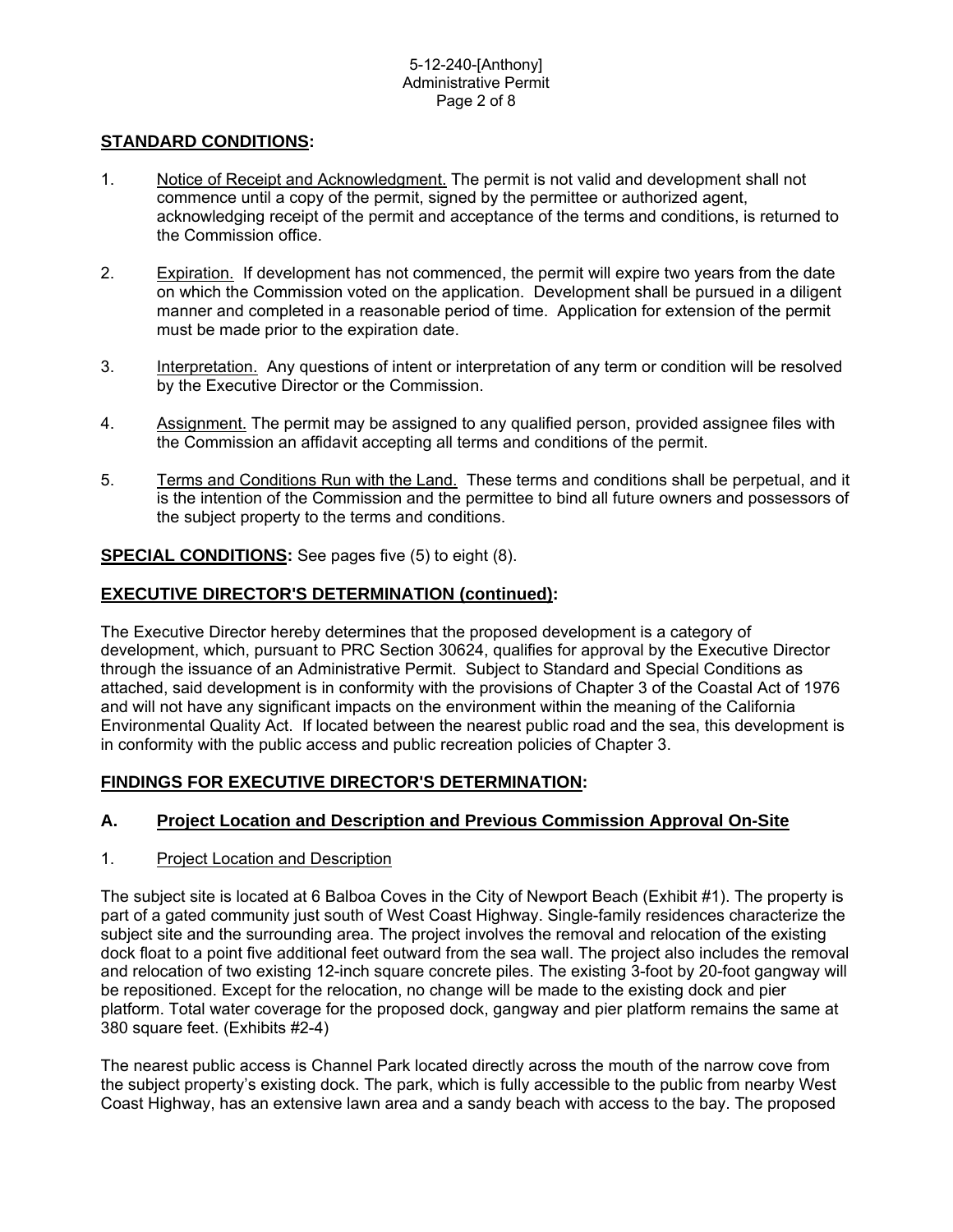#### 5-12-240-[Anthony] Administrative Permit Page 3 of 8

dock project will be used for boating related purposes to serve a single-family residential development. The site was surveyed for eelgrass on July 20, 2012 as required by the City of Newport Beach Harbor Resources Division. No eelgrass was discovered within the project area. Eelgrass surveys completed during the active growth phase of eelgrass (typically March through October) are valid for 60-days with the exception of surveys completed in August-October. A survey completed in August-October shall be valid until the resumption of active growth (i.e., March 1). The project is agendized for the April 2013 Coastal Commission meeting so the eelgrass survey is no longer valid. Therefore, a subsequent eelgrass survey will be required prior to beginning any construction.

As required by the City of Newport Beach Harbor Resources Division, a pre-construction *Caulerpa taxifolia* survey was done July 20, 2012. No *Caulerpa taxifolia* was found. *Caulerpa taxifolia* surveys are valid for 90 days. The project is agendized for the April 2013 Coastal Commission meeting. The *Caulerpa taxifolia* survey is not valid since 90 days have passed since the survey was completed. Thus, an updated *Caulerpa taxifolia* survey must be conducted prior to commencement of the project. Therefore, the Commission imposes Special Conditions No. 2 and No. 3, which identifies the procedures necessary to be completed prior to beginning any construction. Also, if any *Caulerpa taxifolia* is found on the project site, Special Conditions No. 3 also identifies the procedures necessary to be completed prior to beginning any construction. The proposed project has received an approval in concept from the City of Newport Beach Harbor Resources Division.

The applicant's agent has sought approval from the Santa Ana Regional Water Quality Control Board (RWQCB). In January of this year, the U.S. Army Corps of Engineers issued a Provisional Letter of Permission (Provisional LOP) for the dock relocation project. According to the Army Corps of Engineers earlier Request for Agency Comments, the purpose of the proposed project is to address safety and logistical concerns with the existing dock configuration. The existing pier platform and gangway are adjacent and connect to the seawall. The piles and guide piles have only three inches of space between them. Due to the close proximity, the existing deck structure is currently jeopardized by the wake from boats and tidal changes. The proposed project was designed to alleviate this condition.

The total amount of water coverage would remain the same at 380 square feet as a result of the proposed project. However, the Corps said new areas would be impacted by water coverage while existing shaded areas would be restored. The relocated position of the dock remains consistent with the location and pattern of dock development in the vicinity of the project site.

The City has indicated that the dock, gangway, and pilings are on privately owned submerged land that are within an area subject to public trust doctrine. A Special Condition is imposed stating that the approval of a Coastal Development Permit for the project does not waive any public rights or interest that exist or may exist on the property.

Section 30600(c) of the Coastal Act provides for the issuance of coastal development permits directly by the Commission in regions where the local government having jurisdiction does not have a certified Local Coastal Program. The City of Newport Beach only has a certified Land Use Plan and has not exercised the options provided in 30600(b) or 30600.5 to issue its own permits. Therefore, the Coastal Commission is the permit issuing entity and the standard of review is Chapter 3 of the Coastal Act. The certified Land Use Plan may be used for guidance.

### **2. Previous Commission Approval on Site**

On November 2, 1999, the Commission granted to applicant David Fournier, Coastal Development Permit #5-99-297 for construction of a 10 foot by 12 foot wood pier platform to be supported by one 14 inch diameter concrete "T" piling. In addition, the existing 3 foot by 20 foot gangway was relocated to extend from the proposed pier platform to the existing 10 foot by 20 foot dock float. The pier platform is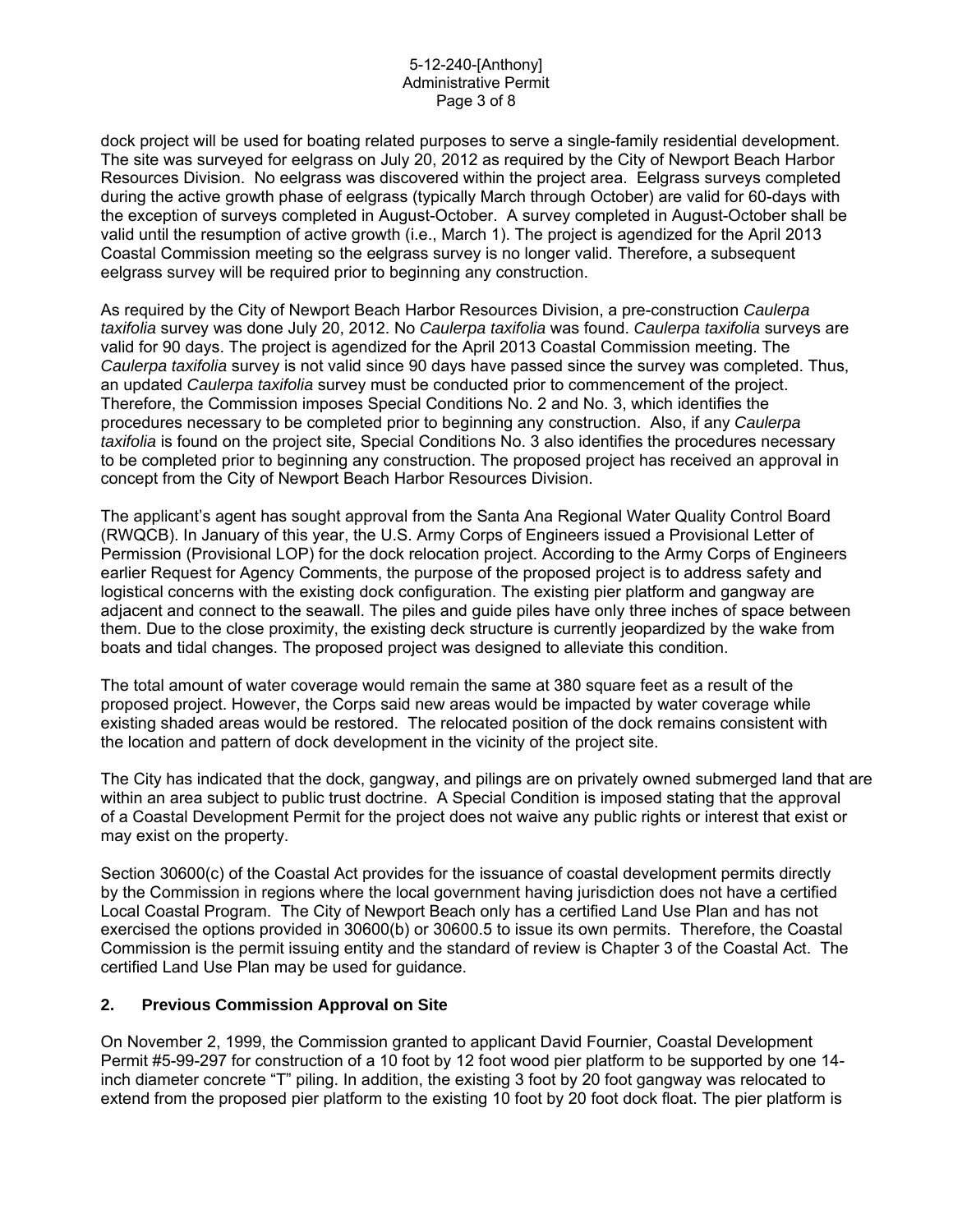#### 5-12-240-[Anthony] Administrative Permit Page 4 of 8

to be used as a staging area for boating related activities such as loading and unloading the boat and the storage of kayaks and other small marine vessels such as sabots.

A special condition included in CDP #5-99-297 states: "By acceptance of this permit the applicant agrees and acknowledges that the sole use of the 10 foot by 12 foot platform is limited to boating related uses and shall not be used for any other uses including, but not limited to private residential patio amenities." The permit was sent to the applicant on November 9, 1999.

# **B. Marine Resources**

The proposed recreational boat dock development and its associated structures are an allowable and encouraged marine related use. The project design includes the minimum sized pilings and the minimum number of pilings necessary for structural stability. There are no feasible less environmentally damaging alternatives available. As conditioned, the project will not significantly adversely impact eelgrass beds and will not contribute to the dispersal of the invasive aquatic algae, *Caulerpa taxifolia*. Further, as proposed and conditioned, the project, which is to be used solely for recreational boating purposes, conforms to Sections 30224 and 30233 of the Coastal Act.

# **C. Water Quality**

The proposed work will be occurring on, within, or adjacent to coastal waters. The storage or placement of construction material, debris, or waste in a location where it could be discharged into coastal waters would result in an adverse effect on the marine environment. To reduce the potential for construction related impacts on water quality, the Commission imposes special conditions requiring, but not limited to, the appropriate storage and handling of construction equipment and materials to minimize the potential of pollutants to enter coastal waters. To reduce the potential for post-construction impacts to water quality the Commission requires the continued use and maintenance of post construction BMPs. As conditioned, the Commission finds that the development conforms to Sections 30230 and 30231 of the Coastal Act.

# **D. Local Coastal Program**

The LUP for the City of Newport Beach was effectively certified on May 19, 1982. The certified LUP was updated on October 8, 2009. As conditioned, the proposed development is consistent with Chapter 3 of the Coastal Act and with the certified Land Use Plan for the area. Approval of the project, as conditioned, will not prejudice the ability of the local government to prepare a Local Coastal Program that is in conformity with the provisions of Chapter 3.

# **E. California Environmental Quality Act (CEQA)**

As conditioned, there are no feasible alternatives or additional feasible mitigation measures available that would substantially lessen any significant adverse effect that the activity may have on the environment. Therefore, the Commission finds that the proposed project, as conditioned to mitigate the identified impacts, is the least environmentally damaging feasible alternative and can be found consistent with the requirements of the Coastal Act to conform to CEQA.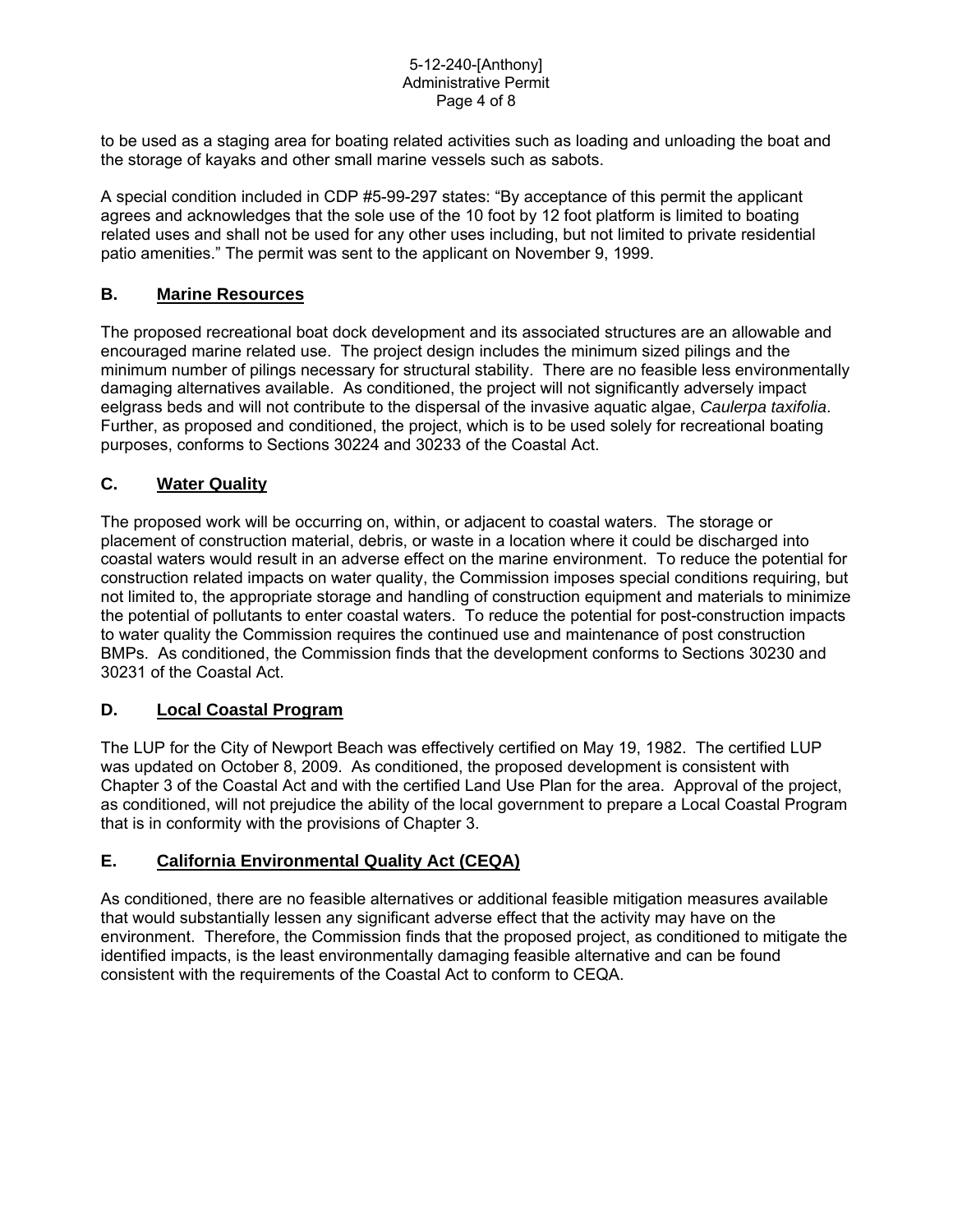### **SPECIAL CONDITIONS:**

#### **1. Water Quality**

#### **A. Construction Responsibilities and Debris Removal**

- (1) No demolition or construction materials, equipment, debris, or waste shall be placed or stored where it may enter sensitive habitat, receiving waters or a storm drain, or be subject to wave, wind, rain or tidal erosion and dispersion.
- (2) Any and all debris resulting from demolition or construction activities, and any remaining construction material, shall be removed from the project site within 24 hours of completion of the project.
- (3) Demolition or construction debris and sediment shall be removed from work areas each day that demolition or construction occurs to prevent the accumulation of sediment and other debris that may be discharged into coastal waters.
- (4) Machinery or construction materials not essential for project improvements will not be allowed at any time in the intertidal zone.
- (5) If turbid conditions are generated during construction a silt curtain will be utilized to control turbidity.
- (6) Floating booms will be used to contain debris discharged into coastal waters and any debris discharged will be removed as soon as possible but no later than the end of each day.
- (7) Non buoyant debris discharged into coastal waters will be recovered by divers as soon as possible after loss.
- (8) All trash and debris shall be disposed in the proper trash and recycling receptacles at the end of every construction day.
- (9) The applicant shall provide adequate disposal facilities for solid waste, including excess concrete, produced during demolition or construction.
- (10) Debris shall be disposed of at a legal disposal site or recycled at a recycling facility. If the disposal site is located in the coastal zone, a coastal development permit or an amendment to this permit shall be required before disposal can take place unless the Executive Director determines that no amendment or new permit is legally required.
- (11) All stock piles and construction materials shall be covered, enclosed on all sides, shall be located as far away as possible from drain inlets and any waterway, and shall not be stored in contact with the soil.
- (12) Machinery and equipment shall be maintained and washed in confined areas specifically designed to control runoff. Thinners or solvents shall not be discharged into sanitary or storm sewer systems.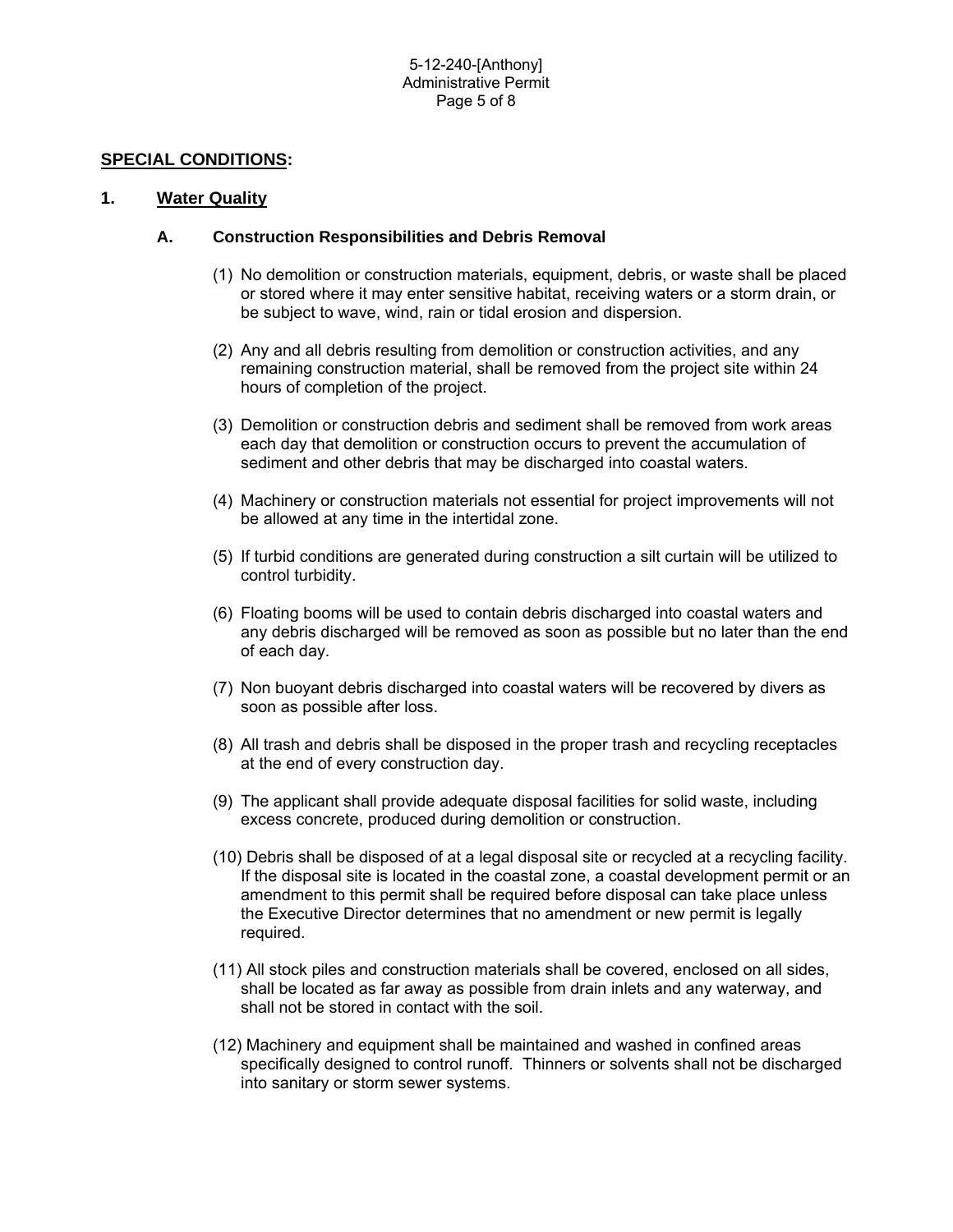#### 5-12-240-[Anthony] Administrative Permit Page 6 of 8

- (13) The discharge of any hazardous materials into any receiving waters shall be prohibited.
- (14) Spill prevention and control measures shall be implemented to ensure the proper handling and storage of petroleum products and other construction materials. Measures shall include a designated fueling and vehicle maintenance area with appropriate berms and protection to prevent any spillage of gasoline or related petroleum products or contact with runoff. The area shall be located as far away as possible from the receiving waters and storm drain inlets.
- (15) Best Management Practices (BMPs) and Good Housekeeping Practices (GHPs) designed to prevent spillage and/or runoff of demolition or construction-related materials, and to contain sediment or contaminants associated with demolition or construction activity, shall be implemented prior to the on-set of such activity
- (16) All BMPs shall be maintained in a functional condition throughout the duration of construction activity.

### **B. Best Management Practices Program**

By acceptance of this permit the applicant agrees that the long-term water-borne berthing of boat(s) in the approved dock and/or boat slip will be managed in a manner that protects water quality pursuant to the implementation of the following BMPs.

- (1) Boat Cleaning and Maintenance Measures:
	- a. In-water top-side and bottom-side boat cleaning shall minimize the discharge of soaps, paints, and debris.
	- b. In-the-water hull scraping or any process that occurs under water that results in the removal of paint from boat hulls shall be prohibited. Only detergents and cleaning components that are designated by the manufacturer as phosphatefree and biodegradable shall be used, and the amounts used minimized.
	- c. The applicant shall minimize the use of detergents and boat cleaning and maintenance products containing ammonia, sodium hypochlorite, chlorinated solvents, petroleum distillates or lye.
- (2) Solid and Liquid Waste Management Measures:
	- a. All trash, recyclables, and hazardous wastes or potential water contaminants, including old gasoline or gasoline with water, absorbent materials, oily rags, lead acid batteries, anti-freeze, waste diesel, kerosene and mineral spirits will be disposed of in a proper manner and will not at any time be disposed of in the water or gutter.
- (3) Petroleum Control Management Measures:
	- a. Boaters will practice preventive engine maintenance and will use oil absorbents in the bilge and under the engine to prevent oil and fuel discharges. Oil absorbent materials shall be examined at least once a year and replaced as necessary. Used oil absorbents are hazardous waste in California. Used oil absorbents must therefore be disposed in accordance with hazardous waste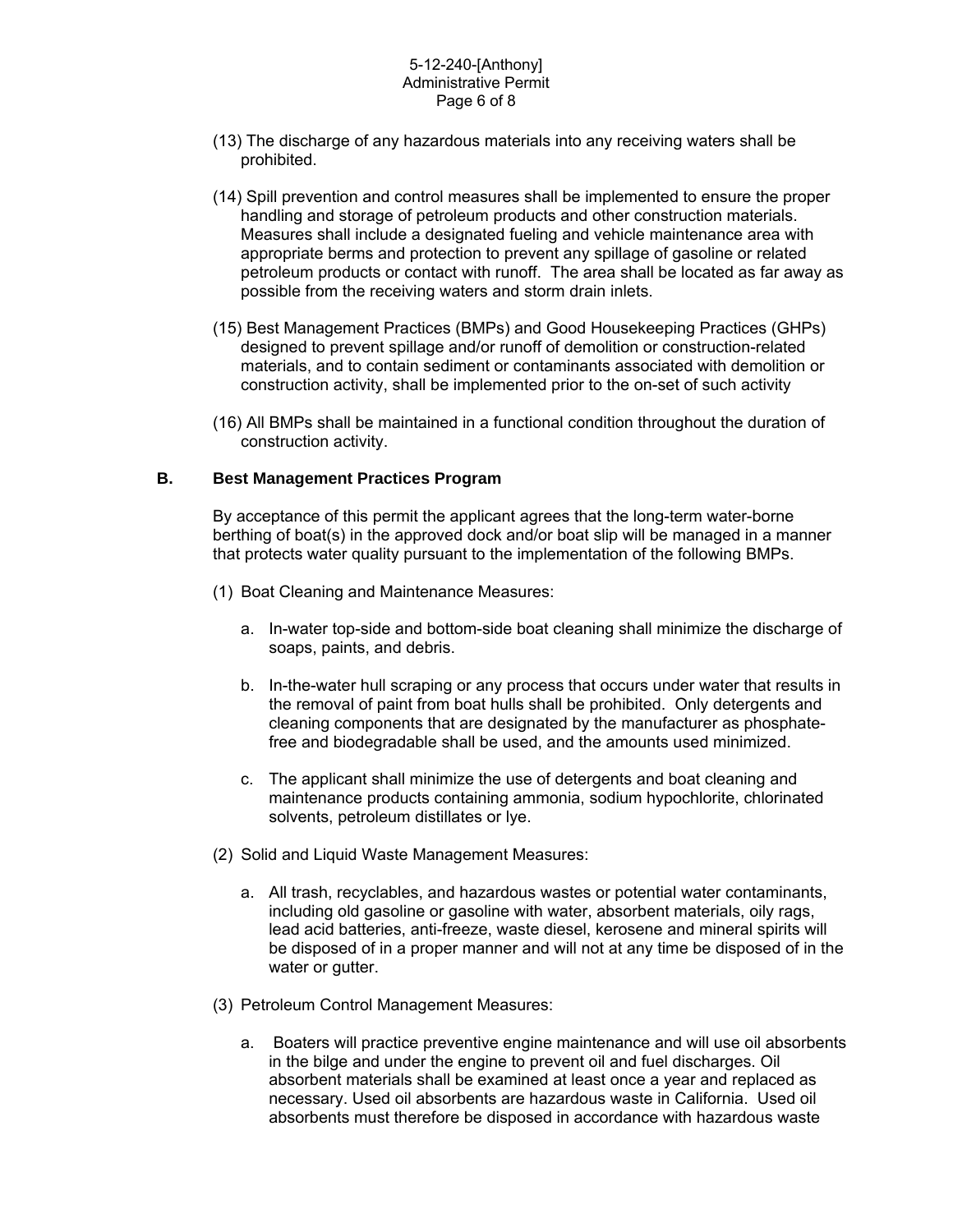disposal regulations. The boaters will regularly inspect and maintain engines, seals, gaskets, lines and hoses in order to prevent oil and fuel spills. The use of soaps that can be discharged by bilge pumps is prohibited.

- b. If the bilge needs more extensive cleaning (e.g., due to spills of engine fuels, lubricants or other liquid materials), the boaters will use a bilge pump-out facility or steam cleaning services that recover and properly dispose or recycle all contaminated liquids.
- c. Bilge cleaners which contain detergents or emulsifiers will not be used for bilge cleaning since they may be discharged to surface waters by the bilge pumps.

# **2. Eelgrass Survey(s)**

- **A. Pre-Construction Eelgrass Survey**. A valid pre-construction eelgrass (Zostera marina) survey shall be completed during the period of active growth of eelgrass (typically March through October). The pre-construction survey shall be completed prior to the beginning of construction and shall be valid until the next period of active growth. The survey shall be prepared in full compliance with the "Southern California Eelgrass Mitigation Policy" Revision 8 (except as modified by this special condition) adopted by the National Marine Fisheries Service and shall be prepared in consultation with the California Department of Fish and Wildlife. The applicant shall submit the eelgrass survey for the review and approval of the Executive Director within five (5) business days of completion of each eelgrass survey and in any event no later than fifteen (15) business days prior to commencement of any development. If the eelgrass survey identifies any eelgrass within the project area which would be impacted by the proposed project, the development shall require an amendment to this permit from the Coastal Commission or a new coastal development permit.
- **B. Post Construction Eelgrass Survey**. If any eelgrass is identified in the project area by the survey required in subsection A of this condition above, within one month after the conclusion of construction, the applicant shall survey the project site to determine if any eelgrass was adversely impacted. The survey shall be prepared in full compliance with the "Southern California Eelgrass Mitigation Policy" Revision 8 (except as modified by this special condition) adopted by the National Marine Fisheries Service and shall be prepared in consultation with the California Department of Fish and Wildlife. The applicant shall submit the post-construction eelgrass survey for the review and approval of the Executive Director within thirty (30) days after completion of the survey. If any eelgrass has been impacted, the applicant shall replace the impacted eelgrass at a minimum 1.2:1 ratio on-site, or at another location, in accordance with the Southern California Eelgrass Mitigation Policy. All impacts to eelgrass habitat shall be mitigated at a minimum ratio of 1.2:1 (mitigation:impact). The exceptions to the required 1.2:1 mitigation ratio found within SCEMP shall not apply. Implementation of mitigation shall require an amendment to this permit or a new coastal development permit unless the Executive Director determines that no amendment or new permit is required.

### **3. Pre-construction** *Caulerpa Taxifolia* **Survey**

**A.** Not earlier than 90 days nor later than 30 days prior to commencement or re-commencement of any development authorized under this coastal development permit (the "project"), the applicant shall undertake a survey of the project area and a buffer area at least 10 meters beyond the project area to determine the presence of the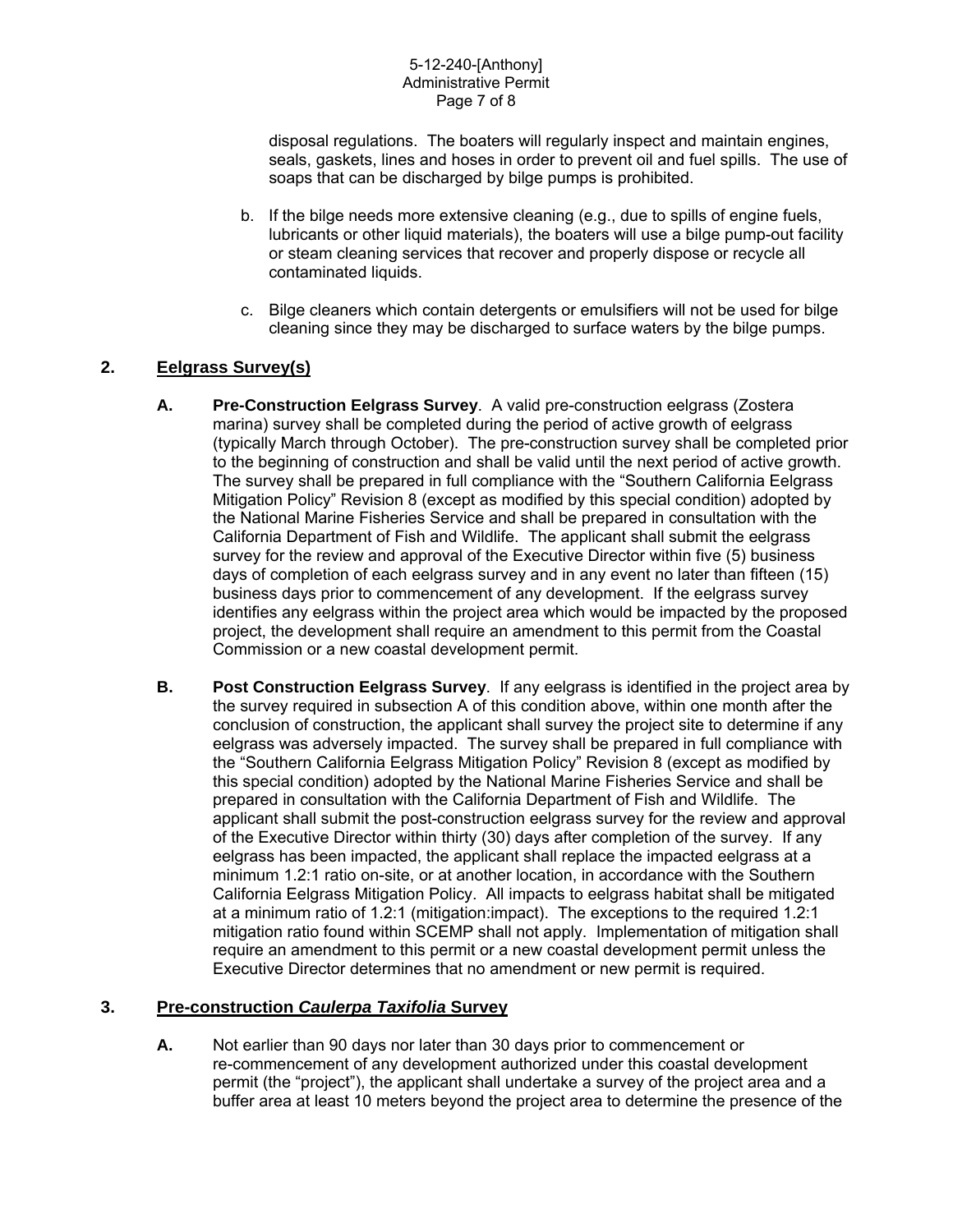#### 5-12-240-[Anthony] Administrative Permit Page 8 of 8

invasive alga *Caulerpa taxifolia*. The survey shall include a visual examination of the substrate.

- **B.** The survey protocol shall be prepared in consultation with the Regional Water Quality Control Board, the California Department of Fish and Wildlife, and the National Marine Fisheries Service.
- **C.** Within five (5) business days of completion of the survey, the applicant shall submit the survey:
	- (1) for the review and approval of the Executive Director; and
	- (2) to the Surveillance Subcommittee of the Southern California Caulerpa Action Team (SCCAT). The SCCAT Surveillance Subcommittee may be contacted through William Paznokas, California Department of Fish and Wildlife (858/467-4218) or Robert Hoffman, National Marine Fisheries Service (562/980-4043).
- **D.** If *Caulerpa taxifolia* is found within the project or buffer areas, the applicant shall not proceed with the project until 1) the applicant provides evidence to the Executive Director that all *C. taxifolia* discovered within the project and buffer area has been eliminated in a manner that complies with all applicable governmental approval requirements, including but not limited to those of the California Coastal Act, or 2) the applicant has revised the project to avoid any contact with *C. taxifolia*. No revisions to the project shall occur without a Coastal Commission approved amendment to this coastal development permit unless the Executive Director determines that no amendment is legally required.

### **4. Public Rights**

The Coastal Commission's approval of this permit shall not constitute a waiver of any public rights that exist or may exist on the property. The permittee shall not use this permit as evidence of a waiver of any public rights that may exist on the property.

### **ACKNOWLEDGMENT OF PERMIT RECEIPT/ACCEPTANCE OF CONTENTS:**

I/We acknowledge that I/we have received a copy of this permit and have accepted its contents including all conditions.

Applicant's Signature Date of Signing

\_\_\_\_\_\_\_\_\_\_\_\_\_\_\_\_\_\_\_\_\_\_\_\_\_\_\_\_ \_\_\_\_\_\_\_\_\_\_\_\_\_\_\_\_\_\_\_\_\_\_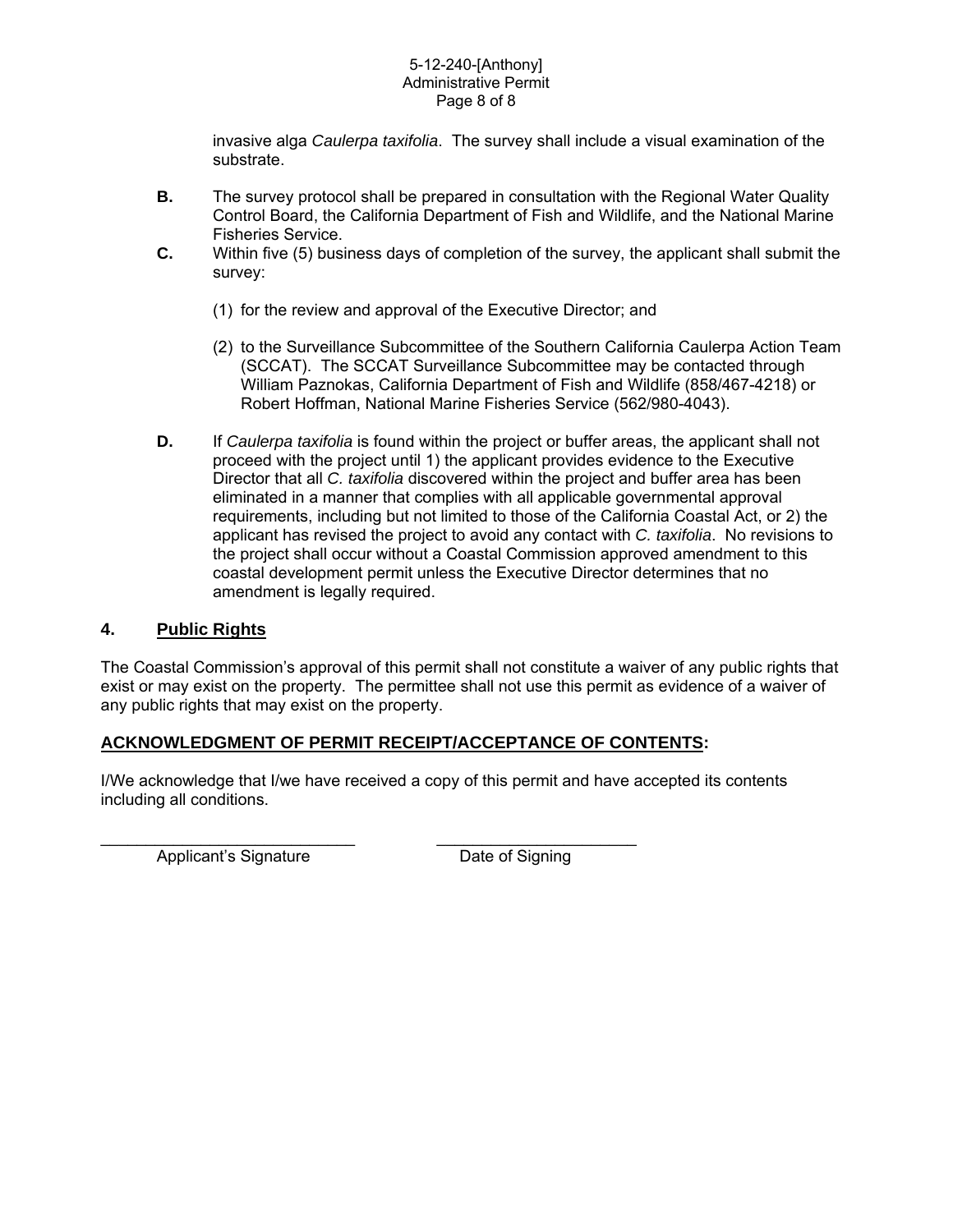

6 Balboa Coves, Newport Beach, CA - Google Maps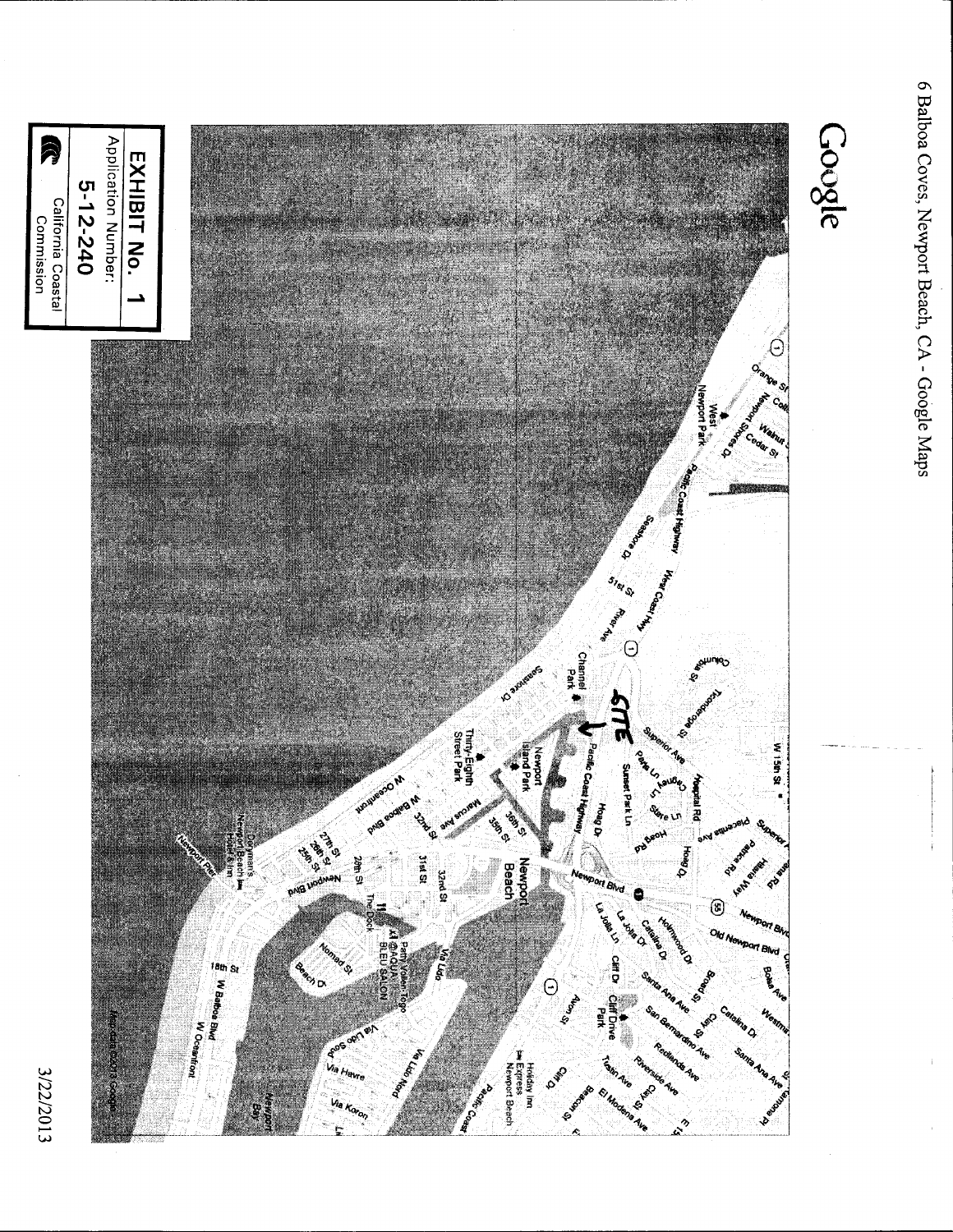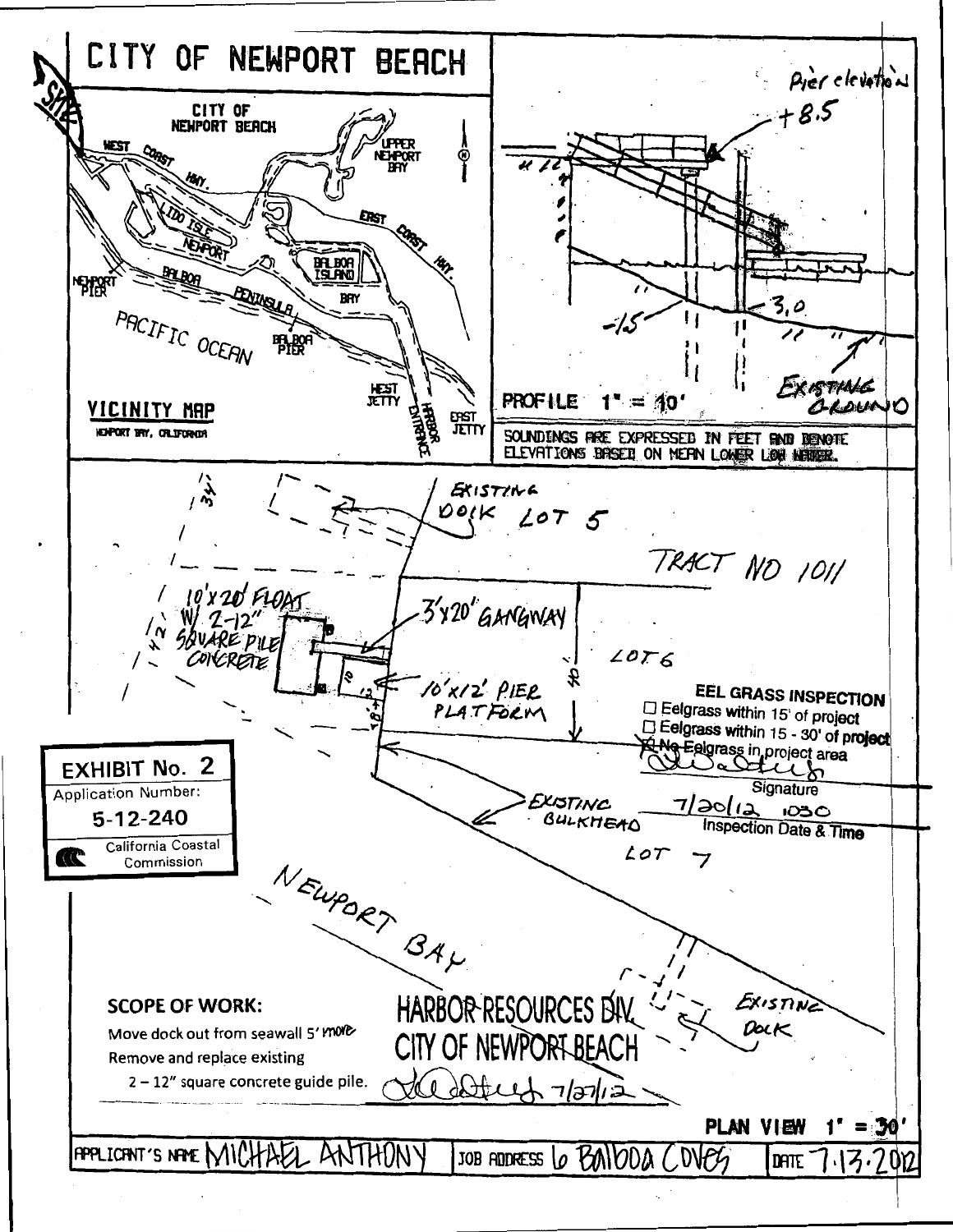